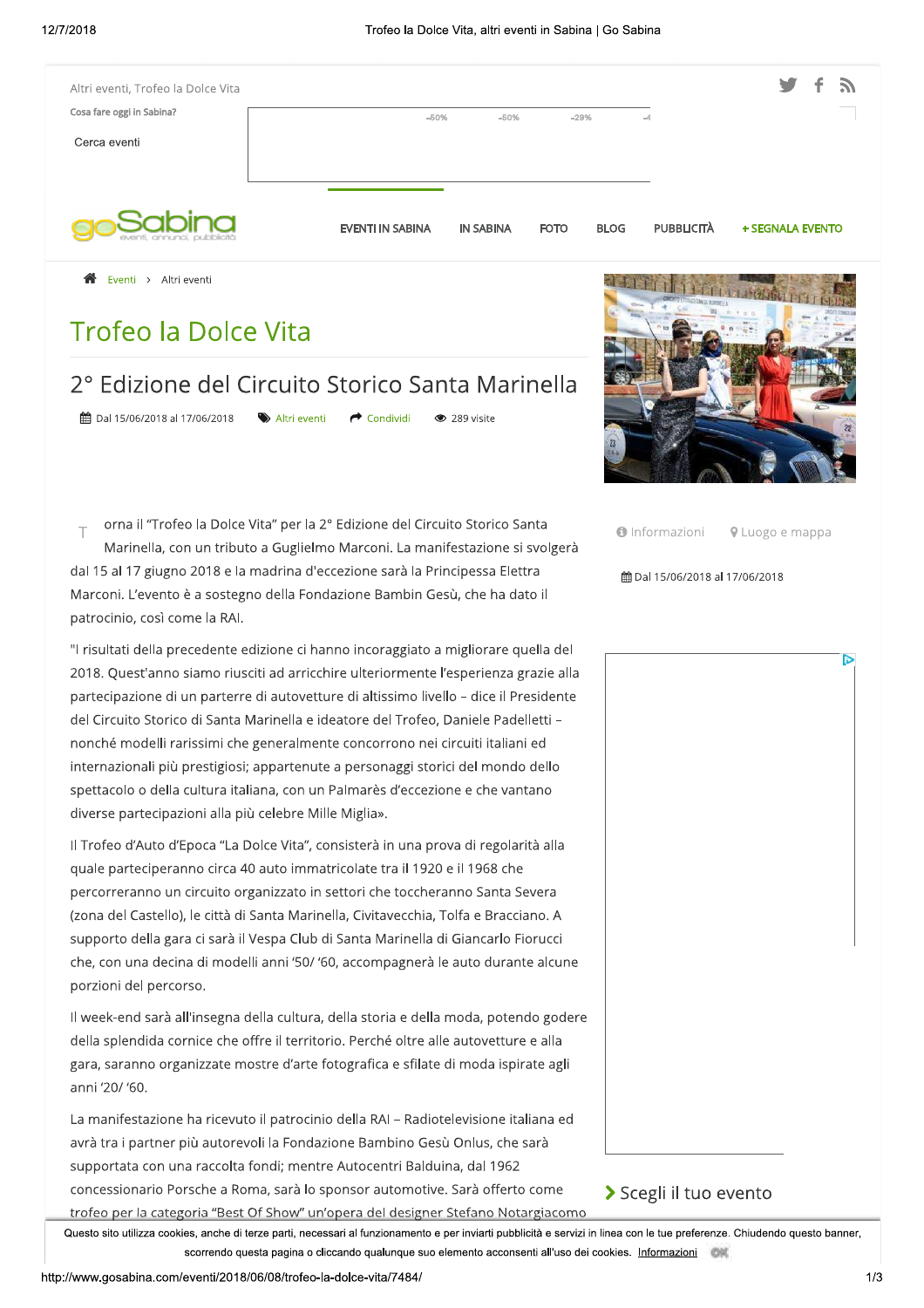### ZUT8 Troted o la Dolce Vita, altri eventi in Sabina | Go Sabina

**Example 19 and 19 and 19 and 19 and 19 and 19 and 19 and 19 and 19 and 19 and 19 and 19 and 19 and 19 and 19 and 19 and 19 and 19 and 19 and 19 and 19 and 19 and 19 and 19 and 19 and 19 and 19 and 19 and 19 and 19 and 19** anche l'occasione per incentivare e rafforzare il processo di apertura e fruizione Veneto) dalle 10:30. «L'evento, frutto del dialogo costante e fruttuoso tra istituzioni<br>
e associazioni culturali – dice il sindaco di Tolfa, Luigi Landi – rappresenta non solo<br>
un punto di riferimento importate per appass



## Hai partecipato? Lascia un commento (0)

| Sagre e degustazioni |          |        | <b>Fscursioni</b> |  |
|----------------------|----------|--------|-------------------|--|
| Spettacoli           | Rassegne |        | Concerti          |  |
| Corsi e seminari     |          | I ihri |                   |  |

| Vita, altri eventi in Sabina   Go Sabina |                                          |           |            |          |
|------------------------------------------|------------------------------------------|-----------|------------|----------|
| . Sarà inoltre messo                     | Sagre e degustazioni                     |           | Escursioni |          |
| ech modello Borino S.                    |                                          |           |            |          |
| › 16 giugno. Le auto                     | Spettacoli                               | Rassegne  | Concerti   |          |
| unicipio (P.za Vittorio                  | Corsi e seminari                         | Libri     |            |          |
| uttuoso tra istituzioni                  |                                          |           |            |          |
| appresenta non solo <sup>.</sup>         | <b>的 Scegli evento per data</b>          |           |            |          |
| ii in materia, ma                        | Oggi                                     | Domani    | Sabato     | Domenica |
| pertura e fruizione                      |                                          |           |            |          |
| ١.                                       | Lunedì                                   | Martedì   | Mercoledì  | Luglio   |
| istico di Santa                          | Agosto                                   | Settembre | Ottobre    |          |
| li Roma – Autocentri                     |                                          |           |            |          |
| test drive.                              | <b>CUCINA TIPICA</b>                     |           |            |          |
| o presso il chiostro                     | DELLA SABINA<br>tripadvisor <sup>.</sup> |           |            |          |
| านทi coinvolti, di                       |                                          |           |            |          |



www.agriturismoefrantoiopalmieri.it

# Commenti: 0

Ordina per Meno recenti

| Aggiungi un commento |  |  |
|----------------------|--|--|
|                      |  |  |

### Plug-in Commenti di Facebook



Contemporranea



Questo sito utilizza cookies, anche di terze parti, necessari al funzionamento e per inviarti pubblicità e servizi in linea con le tue preferenze. Uniudendo questo banner es, anche di terze parti, necessari ai funzionamento e per inviarti pubblicita e servizi in linea con le tue preferenze. Chiudendo questo banner,<br>scorrendo questa pagina o cliccando qualunque suo elemento acconsenti all'us